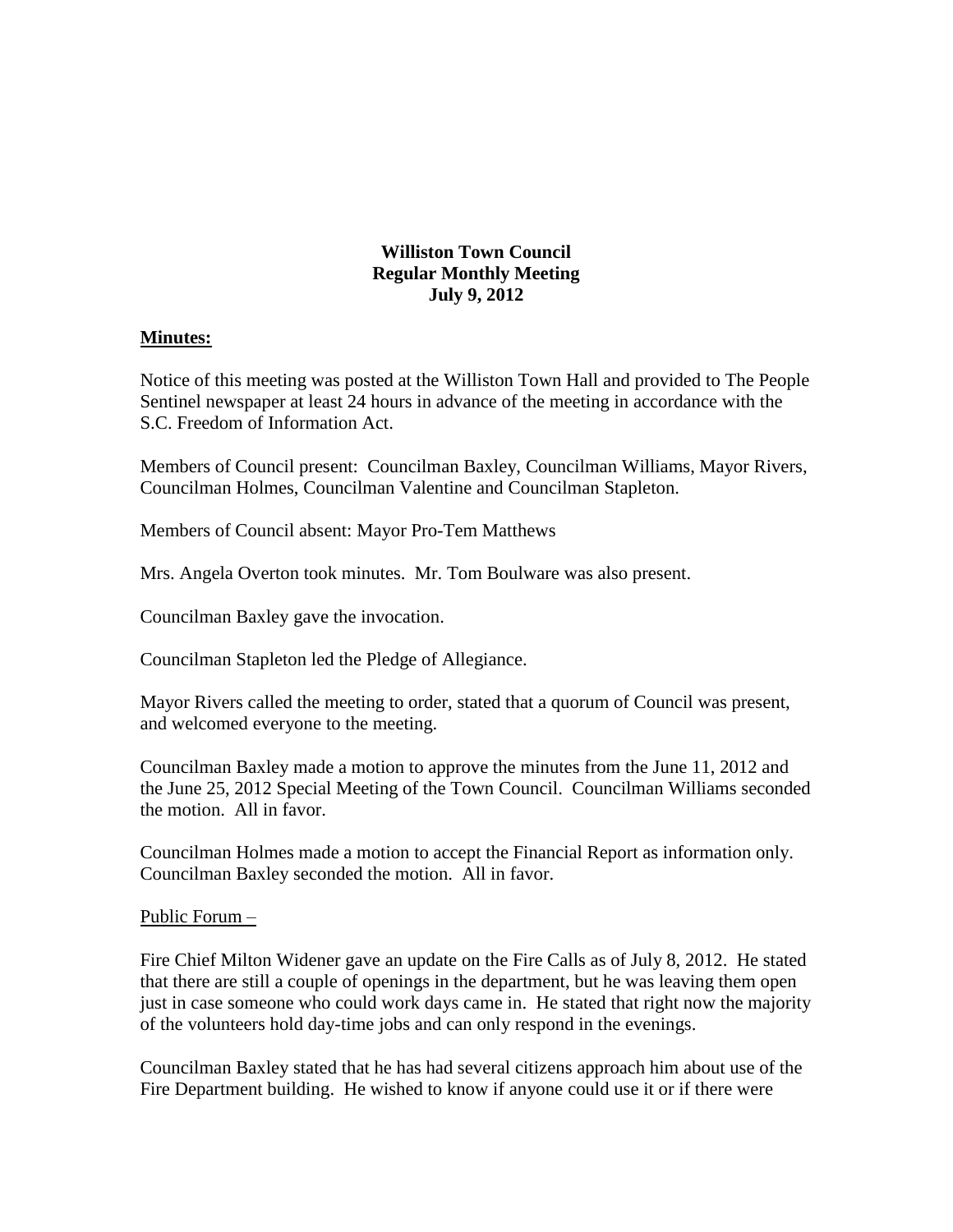rules of use. Mr. Widener explained that the building used to be open for anyone to use but a cleaning problem arose and the build was sometimes not available for the Firemen when they needed to use it. He also stated that there was a problem of people parking in front of the fire bays when it was open for public use. This hindered the trucks from getting out of the bays and getting to the fire in a timely manner. He stated that if anyone wished to use the building now they must be sponsored by a fireman and that fireman would be responsible for any damage or clean up that had to be done.

Councilman Baxley voiced the concern that the build is a public building owned by the Town and he believed that it should be open for anyone to use.

Chief Widener stated that all of the firemen voted in a meeting and that was when it was changed that someone would have to be sponsored to use the building. He stated that that was the wishes of the firemen who built the building and he believed their wishes should be considered.

Mayor Rivers stated that Chief Widener gave a good report and thanked him for his time and service.

Mayor Rivers also questioned if the agenda could be amended during a meeting.

Attorney Boulware stated that by Williston's ordinance the agenda could be amended by unanimous vote but because of the Freedom of Information Act (FOIA) it should not be amended and amendments be limited to emergencies only.

1. Request by Bonified Lady Hustlers to use Town Park on August  $11<sup>th</sup>$  for return to school activity

A representative for the Bonafied Lady Hustlers stated that they are small group that were just getting started. They have adopted a highway and raise money to try to give back to their community. They requested to use the Town Park on Saturday, August 11, 2012 to pass out school supplies and have a back to school bash for the community.

Mayor Rivers stated that he thought that was a marvelous thing to do and he appreciated their involvement in the community. He also stated that they may want to ask the Fire Department if the fire truck could be brought down and spray the kids for a little while.

Councilman Holmes made a motion to approve the use of the Town Park on August 11, 2012 by the Bonafied Lady Hustlers to pass out school supplies and have a back to school bash. Councilman Williams seconded the motion. All in favor.

- 2. Town Council to consider on Ordinance Amending Chapter 58 Article 2 whereby Town Parks will be closed to the public daily from dusk to dawn and occupancy prohibited with certain exceptions.
	- a. Town Administrator to propose rules for use of Town Park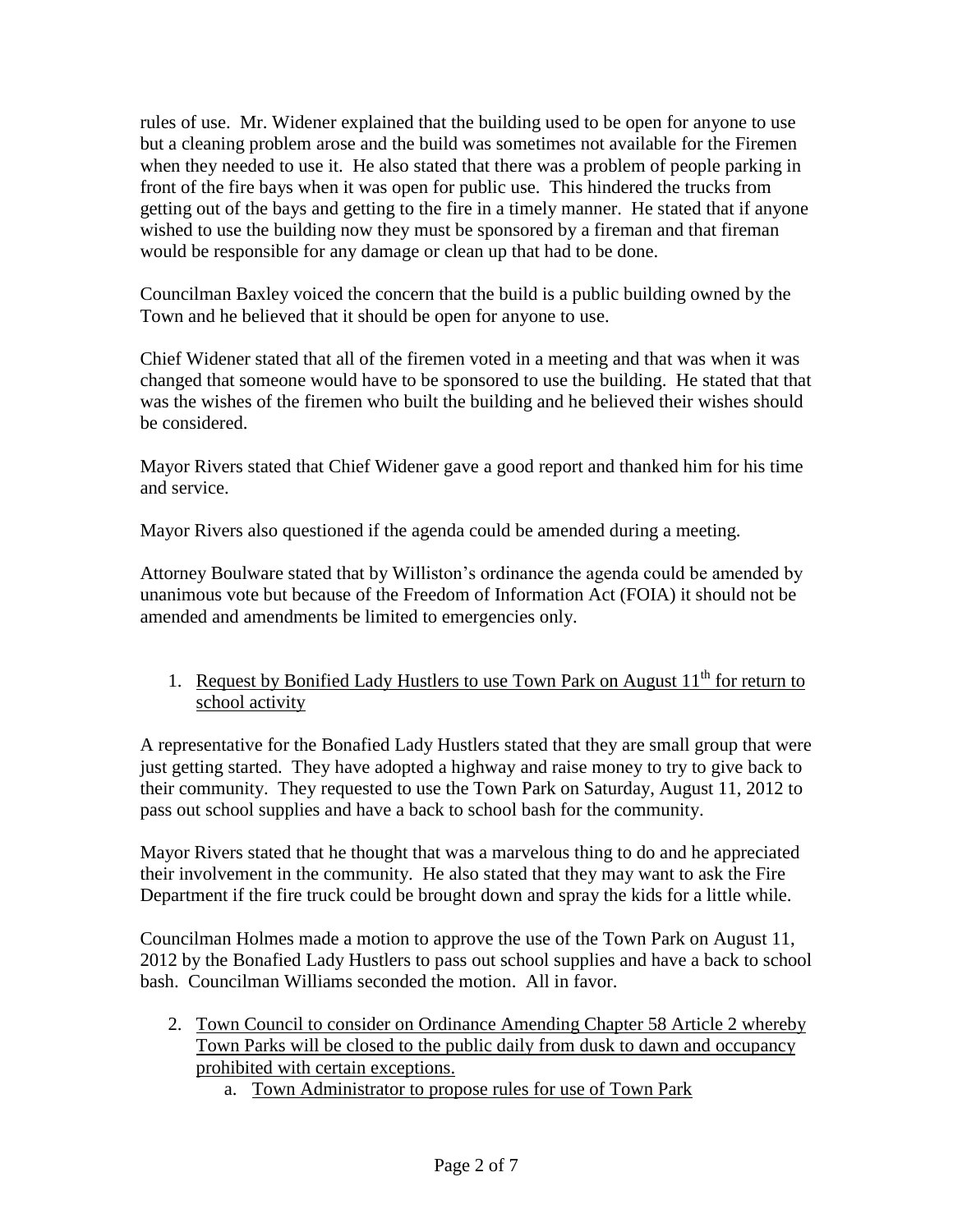Mr. Carter stated that after Coach Hewitt mentioned problems with vandalism and forwarded the suggestion that no park patrons be allowed after dark it was suggested we draw an ordinance closing the parks after dark until dawn except for sanctioned athletic events. He stated that Attorney Boulware furnished an ordinance amendment for consideration. Attorney Boulware passed out the Ordinance:

|                                                              | ORDINANCE NO. 2012-                                                                                                                                                       |
|--------------------------------------------------------------|---------------------------------------------------------------------------------------------------------------------------------------------------------------------------|
| THE PUBLIC MAY BE IN A TOWN PARK.                            | AN ORDINANCE OF THE TOWN OF WILLISTON, SOUTH CAROLINA,<br>TO AMEND CHAPTER 58, ARTICLE II, PUBLIC PARKS, TO ADD<br>SECTION 58-34 SO AS TO REGULATE THE HOURS WITHIN WHICH |
| Chapter 58, Article II, Section 58-34 shall read as follows: |                                                                                                                                                                           |
| Section 58-34. Parks Closed at Dark                          |                                                                                                                                                                           |
| specific events.                                             | Except as to the Railroad Park, all Town of Williston parks shall close<br>at dark, unless reserved by permission of the Town of Williston for                            |
| DONE IN COUNCIL, this day of  2012.                          |                                                                                                                                                                           |
|                                                              | Mayor                                                                                                                                                                     |
|                                                              |                                                                                                                                                                           |
| First Reading:                                               | Council Member                                                                                                                                                            |
|                                                              |                                                                                                                                                                           |
|                                                              | Council Member                                                                                                                                                            |
|                                                              | Council Member                                                                                                                                                            |
|                                                              | Council Member                                                                                                                                                            |
|                                                              | Council Member                                                                                                                                                            |
| Second Reading:<br>ATTEST:<br>Town Clerk                     | Council Member                                                                                                                                                            |

Mayor Rivers stated that the Ordinance should be read by title only.

Mr. Carter requested that the Ordinance be amended to include the rules of the Town Park. Attorney Boulware stated that the Ordinance must be read by title only then it could be amended.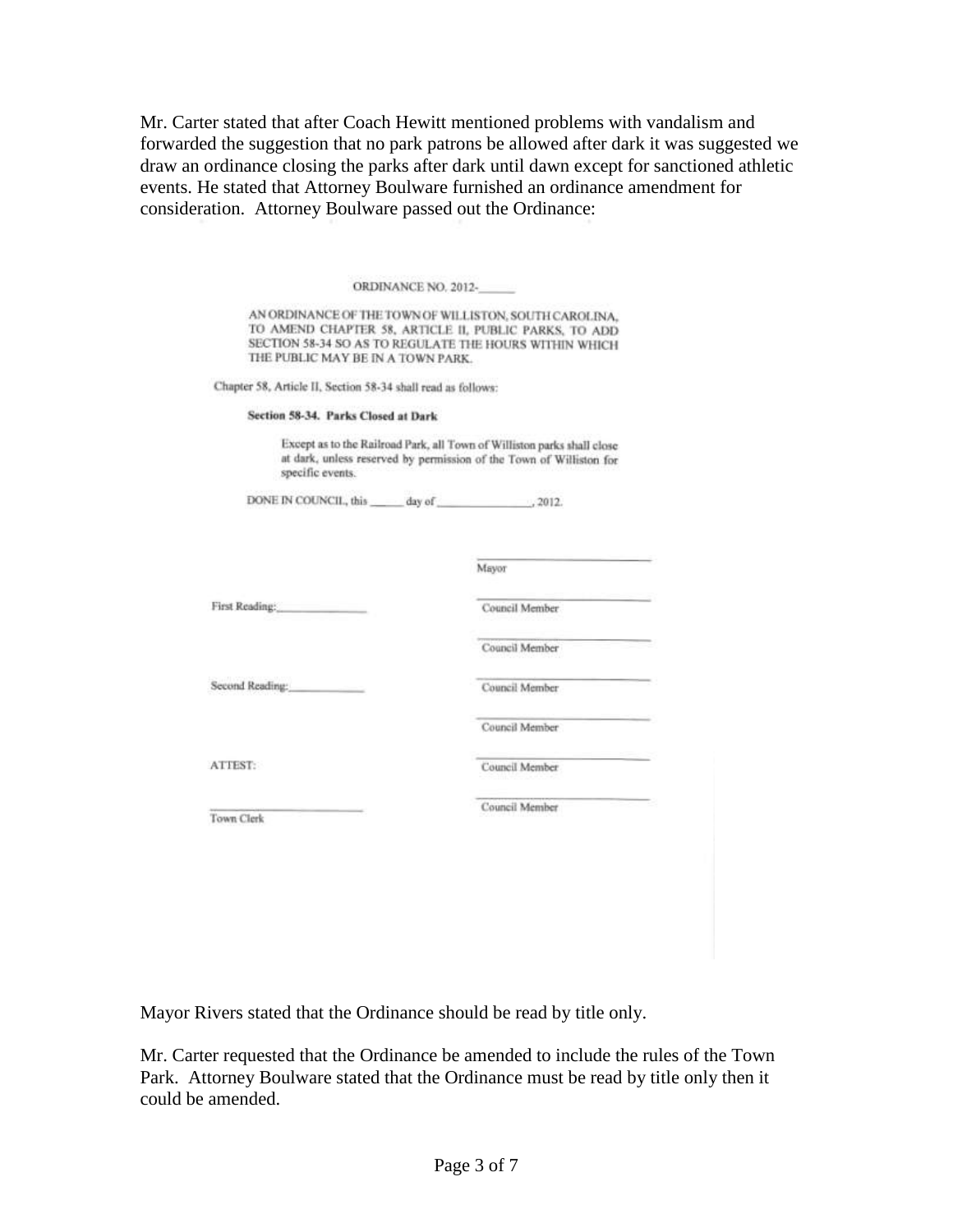Councilman Baxley made a motion to read the Ordinance by Title only. Councilman Williams seconded the motion. All in favor.

Attorney Boulware read the Ordinance by title only. Councilman Baxley made a motion to approve the reading. Councilman Valentine seconded the motion. All in favor.

Mr. Carter made the following suggestion for Town Park Rules:

- 1. Respect other park visitors
	- a. No loud music
	- b. No foul language
- 2. No motor vehicles inside park fence except Town equipment

He stated that the following should be in Ordinances concerning the Park:

- 1. No alcoholic beverages. §58-12
- 2. Park must be vacated at dark. §
- 3. No skateboarding except in designated areas.

Mr. Carter then passed out the following two options for rental of the Town Park Shelter.

Rental Policy for Town Park Shelter The Shelter at Town Park can be reserved with two options.

• The first option is reserved use of the shelter with no guaranteed availability of facilities nor cleaning of shelter facility. Electrical service will be available at the Shelter. There will be no charge for this type of rental reservation and it will be limited to two hours. All requests for use of the Shelter should be made through Town Hall.

• The second option is for use of the restroom facilities and shelter with cleaning service provided. There will be a charge of \$60.00 for a four hour period.

- The rental fee will include cleaning of the restrooms prior to the rental period and immediately after. In addition the Shelter will be swept and tables cleaned immediately prior to use by the renter.
- Payment will be made by check or other method to Ms. Retha "Monk" Brown. A phone
- number will be provided to the renter for a contact person

Only the Town Board or Mayor may waive the rental charge due to the civic nature of the event and if it serves a larger public purpose, is open to the public and sponsored by a non-profit entity. The Town will then be responsible for cleaning the facility prior to use.

All reservation are made on a "first-come first-served" basis.

Renters will be provided with park rules and contact information when making reservation under option 2. Option 1 renters will be provided with park rules.

In the event of cancellation due to weather conditions, rental payments will not be refunded but the event can be rescheduled upon availability of the shelter. If unable to reschedule within a reasonable amount of time a full refund will be made. In the event of cancellation solely at the renter's request a refund will be made, but only with a minimum of 48 hours notice to the Town and Ms. Brown.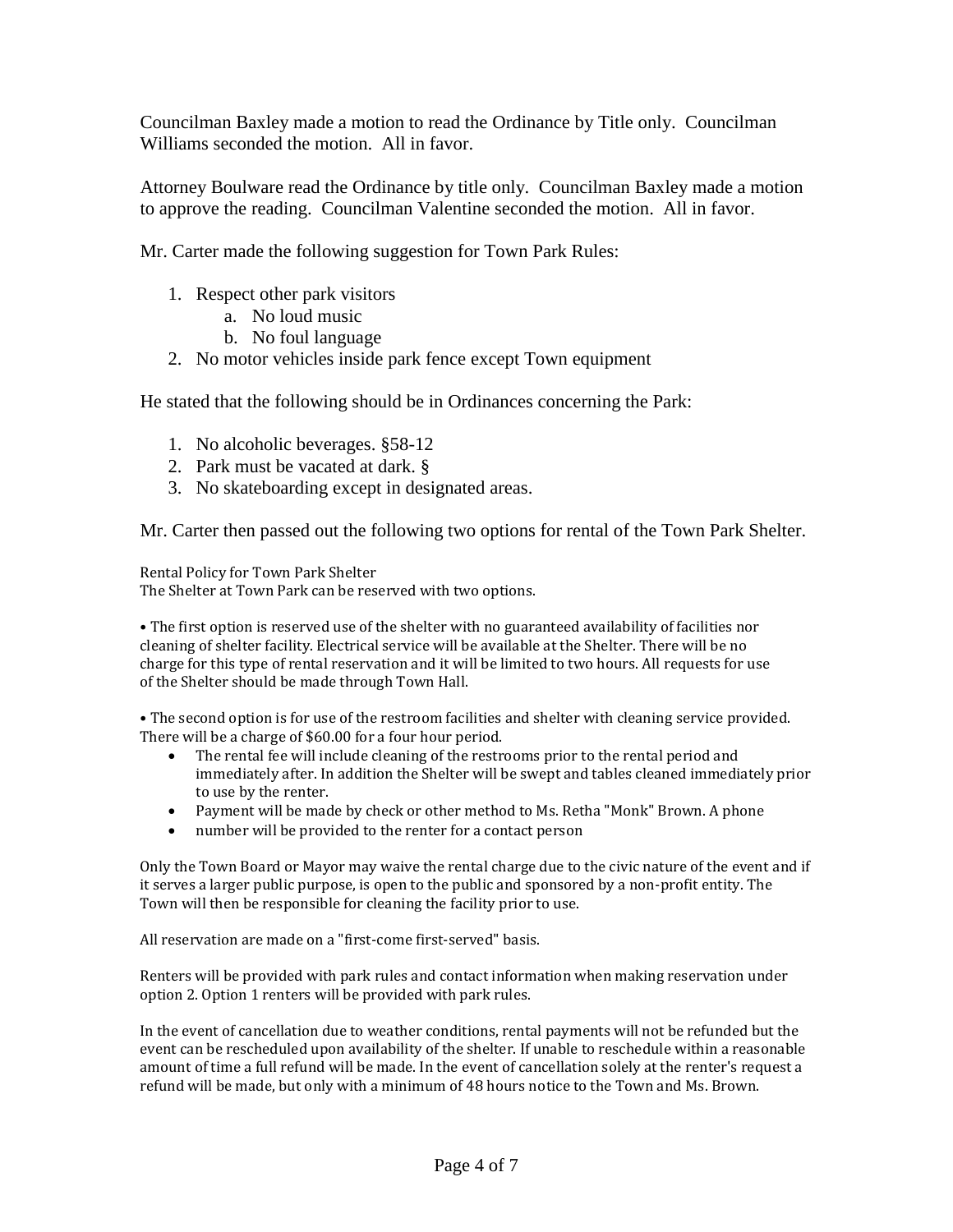Mr. Carter stated that the Rental Policy for the Park would not be a rule just a guideline.

Mayor Rivers stated that he agreed with option one but did not agree with the two hour time limit.

Councilman Holmes wanted to know why the second option was limited to a four hour time period. Mr. Carter stated that this was put in because multiple people have asked to use the shelter on the same day and that would allow the Town to have two people use it in one day.

There was further discussion on the fees and hours and it was decided that Mr. Carter amend the Rental Policy and bring it back before Council in the August 2012 meeting.

#### 3. Appointments to Planning Commission and Zoning Board of Appeals

Mr. Carter stated that the Planning Commission and Zoning Board of Appeals appointments are coming up this month and next. He gave the following list of members whose terms are expiring and stated that all have indicated they would be willing to accept another 3 year appointment:

Zoning Board of Appeals:

| <b>Sam Holmes</b><br>12490 Main Street<br>Williston, SC 29853                          | August 1, 2009-<br>July 31, 2012       |
|----------------------------------------------------------------------------------------|----------------------------------------|
| Jenna Muse<br>13310 Main Street<br>Williston, SC 29853                                 | August 1, 2009 –<br>July 31, 2012      |
| <b>Planning Commission:</b><br>Lee Davis<br>297 Davis Bridge Rd<br>Williston, SC 29853 | September $1,2009-$<br>August 31, 2012 |
| <b>Elaine Stroman</b><br>1461 Elko Street<br>Williston, SC 29853                       | September 1, 2009 –<br>August 31, 2012 |

Mayor Rivers requested Mr. Carter's recommendation for the re-appointment of the members for the 3 year terms.

Mr. Carter stated that he would recommend the terms be re-appointed.

Councilman Holmes made a motion to re-appoint Mr. Holmes and Ms. Muse to the Zoning Board of Appeals and to re-appoint Mr. Davis and Ms. Stroman to the Planning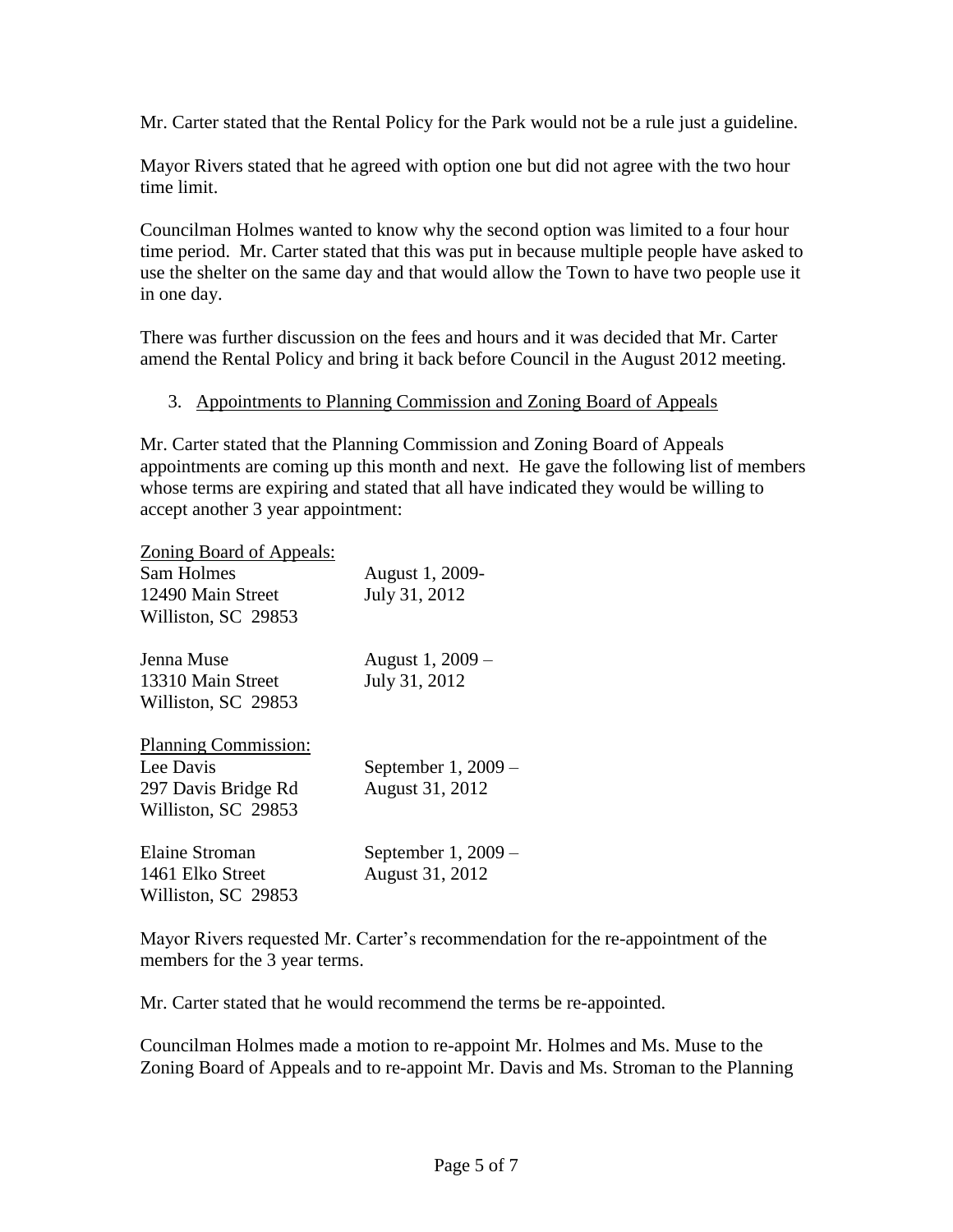Commission for a three year term. Councilman Valentine seconded the motion. All in favor.

4. Consideration of a proposal to conduct audit services from Mr. Larry Bokor, CPA and Mr. Tim Cornelison, CPA.

Mayor Rivers asked if there would be an increase in the fees for the audit this year. Mr. Carter replied that there would not be an increase from last year.

Councilman Williams made a motion to allow Mr. Bokor and Mr. Cornelison to conduct the Town Audit again this year. Councilman Baxley seconded the motion. All in favor.

# Administrator's Report

Mr. Carter stated that he wished to follow up on the PARD Grant that was discussed at the June meeting. He stated that the Town should hear by July  $15<sup>th</sup>$  if the grant would be received or not. He stated that because of the length of time the playground equipment has been in use the grant may be used to replace or update the equipment. He stated that he had received all of the signatures required for the grant and it had been sent off so now the Town just had to wait to see if it would be approved.

# Mayor's Report

Mayor Rivers stated that he and Mr. Carter would be attending the Regional Advocacy Meeting August  $9<sup>th</sup>$ , in Orangeburg, SC. He stated that the meeting would go over political topics the Town would be following in the coming months.

He also stated that three members of the Council attended the Annual MASC meeting in Myrtle Beach. He stated that they all learned a lot from the meeting and appreciated the Town sending them.

## Council Comments

Councilman Baxley stated that he would like to repeat his concerns of the Fire Department building not being open for public use. He stated that he believes that it will be a problem in the future.

Councilman Williams thanked the Town for sending him to the MASC meeting and stated that he learned a lot that would hopefully help him be a better Councilman.

Councilman Holmes made a motion for the June 11, 2012 Council meeting to adjourn. Councilman Valentine seconded the motion. All in favor. The meeting adjourned at 8:35 PM.